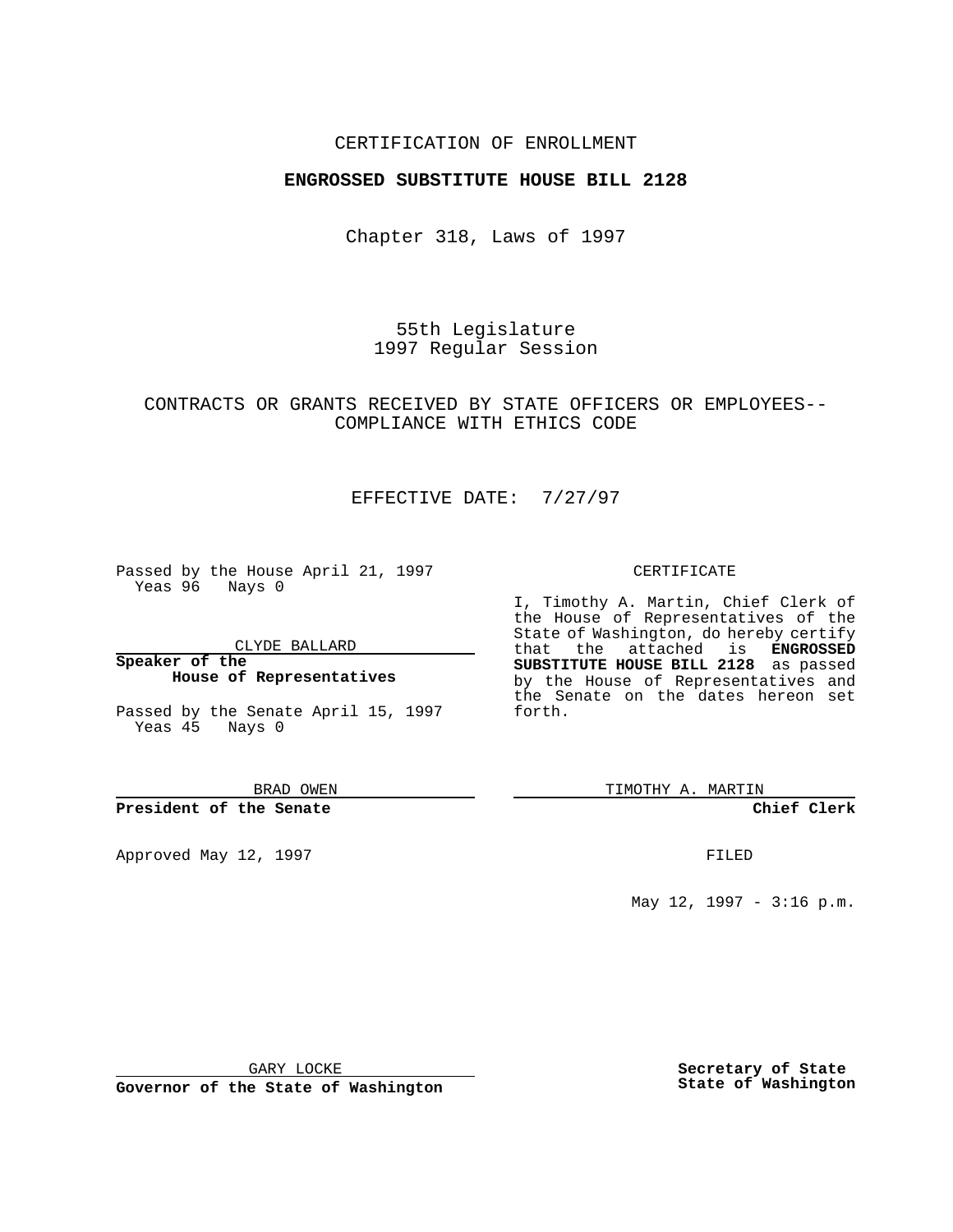# **ENGROSSED SUBSTITUTE HOUSE BILL 2128** \_\_\_\_\_\_\_\_\_\_\_\_\_\_\_\_\_\_\_\_\_\_\_\_\_\_\_\_\_\_\_\_\_\_\_\_\_\_\_\_\_\_\_\_\_\_\_

\_\_\_\_\_\_\_\_\_\_\_\_\_\_\_\_\_\_\_\_\_\_\_\_\_\_\_\_\_\_\_\_\_\_\_\_\_\_\_\_\_\_\_\_\_\_\_

AS AMENDED BY THE SENATE

Passed Legislature - 1997 Regular Session

### **State of Washington 55th Legislature 1997 Regular Session**

**By** House Committee on Government Administration (originally sponsored by Representatives Sheahan, Appelwick, Cooke, Radcliff, Dyer, Cooper, Schoesler, Costa, D. Schmidt and Anderson)

Read first time 03/05/97.

1 AN ACT Relating to ethics in public service; and amending RCW 2 42.52.120.

3 BE IT ENACTED BY THE LEGISLATURE OF THE STATE OF WASHINGTON:

4 **Sec. 1.** RCW 42.52.120 and 1996 c 213 s 6 are each amended to read 5 as follows:

 (1) No state officer or state employee may receive any thing of economic value under any contract or grant outside of his or her official duties. The prohibition in this subsection does not apply where the state officer or state employee has complied with RCW 42.52.030(2) or each of the following conditions are met:

11 (a) The contract or grant is bona fide and actually performed;

12 (b) The performance or administration of the contract or grant is 13 not within the course of the officer's or employee's official duties, 14 or is not under the officer's or employee's official supervision;

15 (c) The performance of the contract or grant is not prohibited by 16 RCW 42.52.040 or by applicable laws or rules governing outside 17 employment for the officer or employee;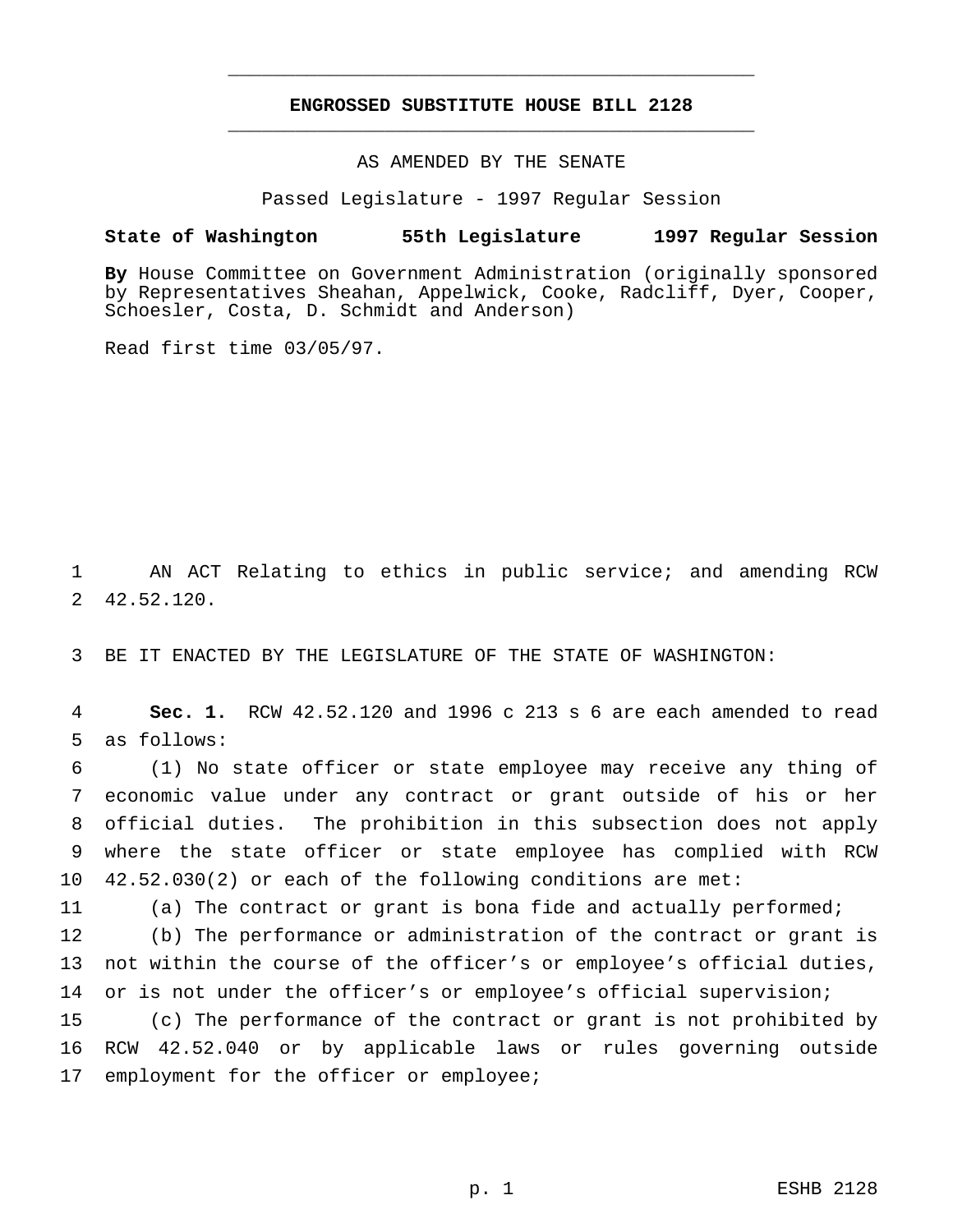(d) The contract or grant is neither performed for nor compensated by any person from whom such officer or employee would be prohibited by RCW 42.52.150(4) from receiving a gift;

 (e) The contract or grant is not one expressly created or authorized by the officer or employee in his or her official capacity ((or by his or her agency));

 (f) The contract or grant would not require unauthorized disclosure of confidential information.

 (2) In addition to satisfying the requirements of subsection (1) of this section, a state officer or state employee may have a beneficial 11 interest in a grant or contract or a series of substantially identical 12 contracts or grants with a state agency only if:

 (a) The contract or grant is awarded or issued as a result of an open and competitive bidding process in which more than one bid or grant application was received; or

 (b) The contract or grant is awarded or issued as a result of an open and competitive bidding or selection process in which the officer's or employee's bid or proposal was the only bid or proposal received and the officer or employee has been advised by the appropriate ethics board, before execution of the contract or grant, that the contract or grant would not be in conflict with the proper discharge of the officer's or employee's official duties; or

 (c) The process for awarding the contract or issuing the grant is not open and competitive, but the officer or employee has been advised by the appropriate ethics board that the contract or grant would not be in conflict with the proper discharge of the officer's or employee's official duties.

 (3) A state officer or state employee awarded a contract or issued a grant in compliance with subsection (2) of this section shall file the contract or grant with the appropriate ethics board within thirty days after the date of execution; however, if proprietary formulae, designs, drawings, or research are included in the contract or grant, the proprietary formulae, designs, drawings, or research may be deleted from the contract or grant filed with the appropriate ethics board.

 (4) This section does not prevent a state officer or state employee from receiving compensation contributed from the treasury of the United States, another state, county, or municipality if the compensation is received pursuant to arrangements entered into between such state, county, municipality, or the United States and the officer's or